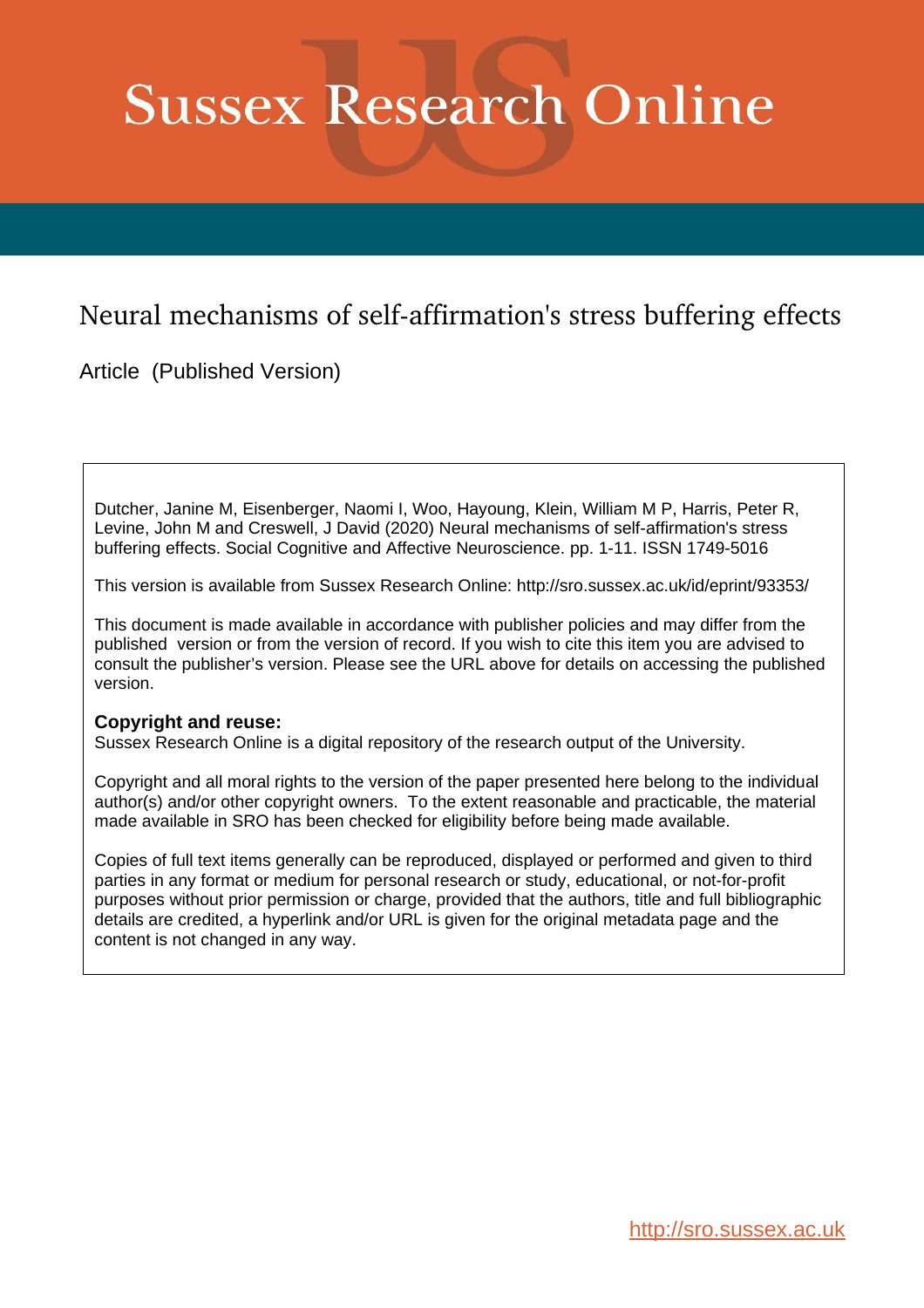**doi: 10.1093/scan/nsaa042** Original Manuscript

# *Health Neuroscience Special Issue*

# **Neural mechanisms of self-affirmation's stress buffering effects**

Janine M. Dutcher[,](http://orcid.org/0000-0002-8678-8585)  $\mathbb{D}^1$  Naomi I. Eisenberger,  $^2$  Hayoung Woo,  $^3$ William M. P. Klein,<sup>4</sup> Peter R. Harris,  $\mathbb{D}^5$  $\mathbb{D}^5$  John M. Levine, <sup>6</sup> and John David Creswell<sup>1</sup>

<sup>1</sup>Department of Psychology, Carnegie Mellon University, Pittsburgh, PA 15213, USA, <sup>2</sup>Department of Psychology, University of California, Los Angeles, CA 90095, USA, <sup>3</sup>Department of Psychology, New York University, New York, NY 10003, USA, 4Behavioral Research Program, National Cancer Institute, Rockville, MD 20852, USA, <sup>5</sup>School of Psychology, University of Sussex, Brighton BN1 9RH, UK and <sup>6</sup>Department of Psychology, University of Pittsburgh, Pittsburgh, PA 15260, USA

Correspondence should be addressed to Janine M. Dutcher, 5000 Forbes Ave, Pittsburgh, PA 15213, USA. E-mail: jdutcher@andrew.cmu.edu.

# **Abstract**

Self-affirmation can buffer stress responses across different contexts, yet the neural mechanisms for these effects are unknown. Self-affirmation has been shown to increase activity in reward-related neural regions, including the ventral striatum and ventromedial prefrontal cortex (VMPFC). Given that reward-related prefrontal cortical regions such as the VMPFC are involved in reducing neurobiological and behavioral responses to stress, we hypothesized that self-affirmation would activate VMPFC and also reduce neural responses to stress in key neural threat system regions such as the dorsal anterior cingulate cortex (dACC) and anterior insula (AI). We explored this hypothesis using self-affirmation and evaluative stress tasks following a within-subjects design in the fMRI scanner. Consistent with prior work, self-affirmation blocks led to lower self-reported stress and improved performance. With respect to neural activity, compared to control blocks, self-affirmation blocks led to greater VMPFC activity, and subsequently less left AI (but not dACC) activity during stress task blocks. Functional connectivity analyses revealed greater connectivity between the VMPFC and left and right AI during self-affirmation compared to control. These findings begin to articulate the neural circuits involved in self-affirmation's effects during exposure to stressors, and more broadly specify neural reward-based responses to stressful situations.

**Key words:** health neuroscience; stress; interventions; self-affirmation

## **Introduction**

Self-affirmation—the process of reflecting on important personal values or attributes—has a host of benefits from reducing stress, to improving performance, to enhancing well-being [\(Cohen and Sherman, 2014\)](#page-10-0). Across a number of experimental studies, self-affirmation has been shown to lead to reduced physiological responses to stress [\(Creswell](#page-10-1) *et al.*, 2005), lower levels of a marker of damage to blood vessels (endothelial [cell-derived microparticles\) following a stress induction \(Spicer](#page-11-0) *et al.*, 2016) and improved performance, especially for those with

**Received:** 4 August 2019; **Revised:** 16 March 2020; **Accepted:** 24 March 2020

© The Author(s) 2020. Published by Oxford University Press.

This is an Open Access article distributed under the terms of the Creative Commons Attribution Non-Commercial License [\(http://creativecommons.org/li](http://creativecommons.org/licenses/by-nc/4.0/) [censes/by-nc/4.0/\)](http://creativecommons.org/licenses/by-nc/4.0/), which permits non-commercial re-use, distribution, and reproduction in any medium, provided the original work is properly cited. For commercial re-use, please contact journals.permissions@oup.com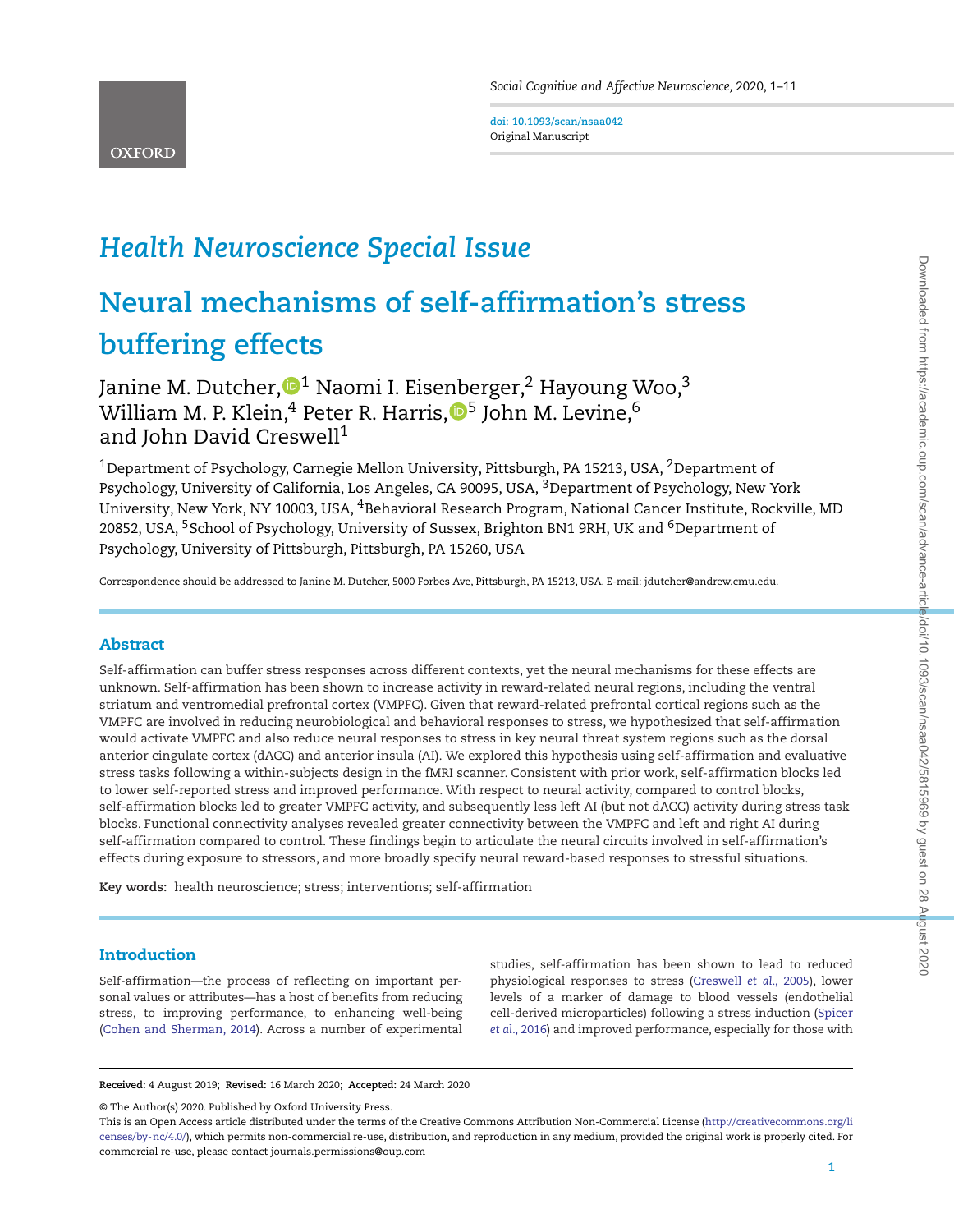higher levels of chronic stress [\(Creswell](#page-10-2) *et al.*, 2013, p. 20). Outside of the lab, there is wide-ranging evidence that a self-affirmation intervention can lead to reduced physiological responses to real-world stressors [\(Sherman](#page-11-1) *et al.*, 2009) and foster enduring improvements in academic performance outcomes among vulnerable students [\(Cohen](#page-10-3) *et al.*, 2006, [2009;](#page-10-4) [Sherman](#page-11-2) *et al.*, 2013; Brady *et al.*[, 2016;](#page-10-5) [Goyer](#page-10-6) *et al.*, 2017). Furthermore, self-affirmation has been shown to reduce defensive responses to threatening health information (for a review: [Cohen and Sherman, 2014\)](#page-10-0), [and to facilitate health behavior change \(for reviews:](#page-10-7) Epton *et al.*, 2015; [Ferrer and Cohen, 2019\)](#page-10-8). These findings converge to suggest that self-affirmation reduces stress and mitigates the consequences of stress. While there has been some research into the psychological mechanisms for self-affirmation effects [focus on others [\(Crocker](#page-10-9) *et al.*, 2008), attentional processes [\(Klein and Harris, 2009\)](#page-11-3)], the neural mechanisms underlying the effects of self-affirmation on stress responses are not well understood.

It is not known whether self-affirmation can affect neural threat responses to a stressful experience, and how that effect occurs. One plausible mechanism for these stress resilience effects is via neural reward pathways. Previous studies have found that engaging in a self-affirmation task, compared to a control task, elicits greater neural activity in reward-related regions including the ventromedial prefrontal cortex (VMPFC) and ventral striatum (VS) [\(Cascio](#page-10-10) *et al.*, 2016; Dutcher *et al.*, 2016; Kang *et al.*[, 2018\). Moreover, across human and animal](#page-10-11) studies, reward system activation can lead to reductions in stress responding, including changes in behavior and physiology (for a review: [Dutcher and Creswell, 2018b\)](#page-10-12). Thus, it is plausible that self-affirmation's stress buffering benefits occur via increased reward-related neural activity, which, in turn, attenuates neural responses to stressful experiences.

There are a set of neural regions that play a central role in detecting a threat, appraising the threat and resources available for managing it, and deploying the physiological stress response. These regions include the dorsal anterior cingulate [cortex \(dACC\), amygdala and anterior insula \(AI\) \(Eisenberger](#page-10-13) and Cole, 2012; [Muscatell and Eisenberger, 2012;](#page-11-5) Gianaros and [Wager, 2015\). Research has found that activity in these regions](#page-10-14) is associated with stress physiology, including autonomic, cardiovascular, neuroendocrine and immune responses, as well as psychological stress [\(Gianaros and Wager, 2015;](#page-10-14) Cohen *et al.*[, 2016\). However, it is also critical for an individual to be](#page-10-15) able to regulate and modulate this stress response. There are important structural connections between reward regions and these threat-related regions [\(Saper, 1982;](#page-11-6) Chiba *et al.*[, 2001;](#page-10-16) [Cloutman](#page-10-17) *et al.*, 2012; [Dutcher and Creswell, 2018b\)](#page-10-12). For example, neuroanatomical work suggests that connections between medial prefrontal regions and the insula might lead to inte[gration of autonomic systems with behavior and affect \(Saper,](#page-11-6) 1982). Human neuroimaging has also found that VMPFC and VS activity to rewarding stimuli leads to corresponding decreases in dACC and AI activity to pain stimulation [\(Younger](#page-11-7) *et al.*, 2010; [Eisenberger](#page-10-18) *et al.*, 2011). Taken together, the extant literature suggests that the VMPFC and VS are key regions modulating dACC and AI responses to threatening or stressful stimuli. Psychophysiological interaction (PPI) analysis is a method for understanding the functional connectivity between regions during a task, and helps to determine if there is transmission of information between circuits in the brain. Thus, we additionally explored whether VMPFC, and VS, activity during selfaffirmation leads to greater functional connectivity with dACC or AI, as a mechanism for self-affirmation's stress buffering effects.

The present study had three basic goals: (i) to replicate previous work demonstrating that self-affirmation leads to greater reward-related neural activity [\(Cascio](#page-10-10) *et al.*, 2016; Dutcher *et al.*, 2016; Kang *et al.*[, 2018\); \(ii\) to determine if self-affirmation leads](#page-10-11) to reduced neural responses to a stress manipulation and (iii) to explore VMPFC functional connectivity differences during self-affirmation compared to control.

Importantly, to understand how self-affirmation affects neural and behavioral responses to stress in an fMRI paradigm, both self-affirmation and stress needed to be manipulated withinsubjects. While self-affirmation research typically manipulates self-affirmation between subjects, the fMRI environment necessitates within-subject comparisons, so a secondary goal of this study was to explore whether self-affirmation has stress buffering effects in a within-subjects design. To explore selfaffirmation's effects on neural and behavioral responses to stress, we manipulated self-affirmation using a scanner-adapted version of a self-affirmation task, which includes both self[affirmation and non-affirmation control conditions \(Dutcher](#page-10-11) *et al.*, 2016). To manipulate stress levels, participants completed a stressful math task with a socially evaluative component [\(Dedovic](#page-10-19) *et al.*, 2005; [Inagaki](#page-10-20) *et al.*, 2016), which allowed us to assess, within subjects, neural and self-reported stress, as well as performance under stress. This task has been shown to lead [to increased activity in the dACC and bilateral AI \(Wang](#page-11-8) *et al.*, 2005; [Dedovic](#page-10-21) *et al.*, 2009; [Inagaki](#page-10-20) *et al.*, 2016).

Based on previous behavioral work [\(Creswell](#page-10-1) *et al.*, 2005, [2013\)](#page-10-2), we hypothesized that self-affirmation would lead to lower self-reported stress and better performance compared to non[affirmation control. Based on previous neuroimaging work \(Cas](#page-10-10)cio *et al.*, 2016; [Dutcher](#page-10-11) *et al.*, 2016; Kang *et al.*[, 2018\)](#page-11-4), we predicted that self-affirmation would lead to greater reward-related neural activity compared to non-affirmation control. Furthermore, we predicted there would be less threat-related neural activity during the stressful math problems that followed self-affirmation compared to those that followed the non-affirmation control. Finally, we predicted that, during self-affirmation compared to non-affirmation control, there would be greater connectivity between reward-related regions (VMPFC and VS) and threat system regions, suggesting a linkage between the neural effects occurring during self-affirmation and the effects occurring in the brain after the affirmation process.

## **Methods**

### **Participants**

Twenty-seven university students (18 female; mean age = 19.3 years, s.d. = 1.35) completed study procedures. All participants met eligibility criteria for fMRI studies (right-handed, not claustrophobic, no metal). To ensure that students believed the performance feedback on the math stress task (that they were underperforming relative to their peers), only students in the arts, social sciences and humanities were recruited (Carnegie Mellon has high performing engineering and computer science programs). Twenty-five participants had usable neuroimaging data and were included in neuroimaging analyses (one was excluded for excessive motion, one participant's data were lost by the scanner). The Carnegie Mellon University Institutional Review Board approved all procedures and all participants gave informed consent.

# **Procedure**

A week before the fMRI session, participants completed a survey in which they rated a list of personal values in order of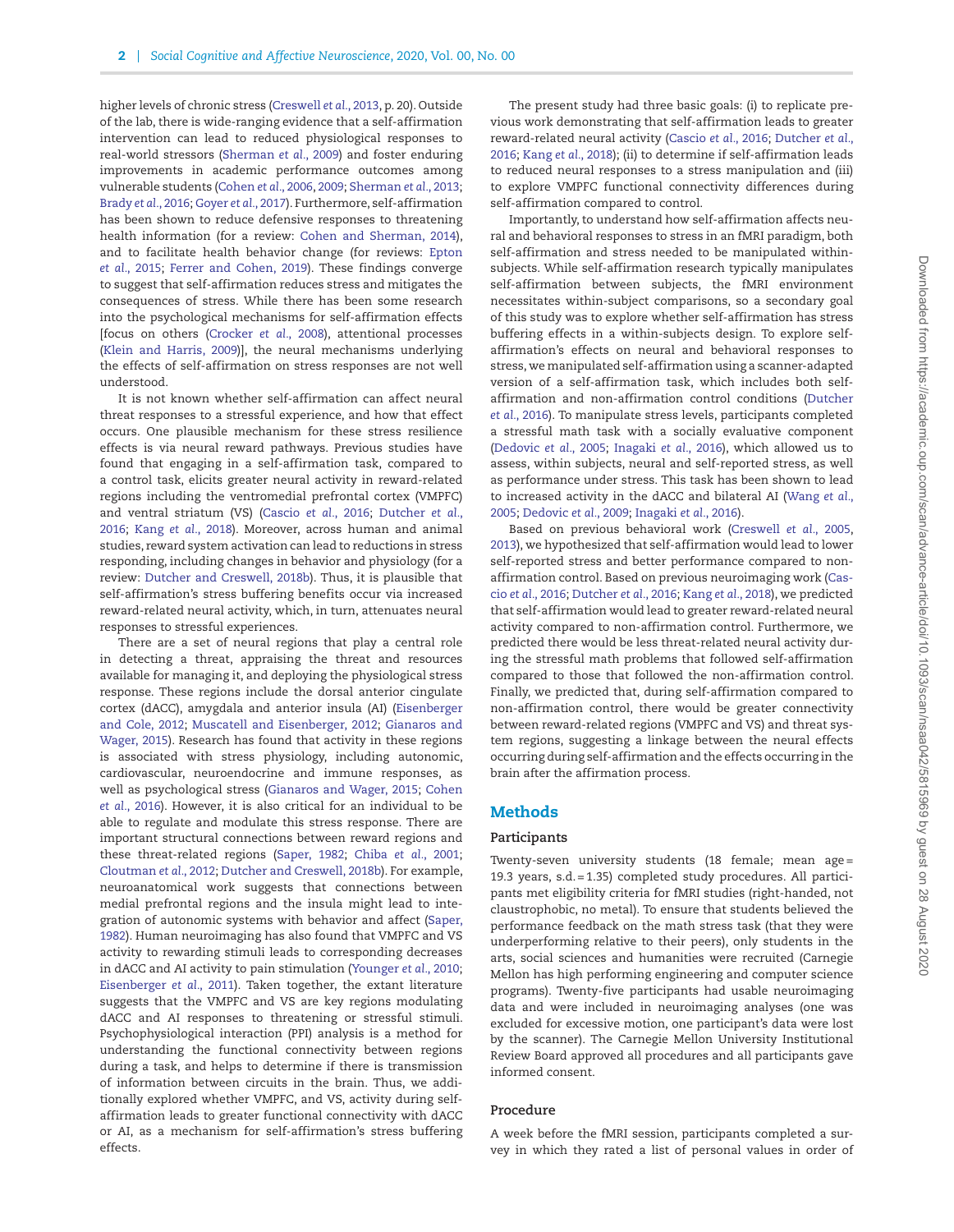



# **Self-Affirmation Trial**

# **Non-Affirmation Trial**

<span id="page-3-0"></span>Fig. 1. Example trial displays for self-affirmation and non-affirmation control blocks.

importance to them. We then used these rankings to build a self-affirmation task for each individual participant (details below).When participants arrived for the fMRI scan session, they provided informed consent, were screened for scanner eligibility, and received instructions about the tasks they would be completing. Then participants underwent an fMRI scan in which they completed a high-resolution structural scan (MPRAGE), two runs of the self-affirmation and stressful math combined task, one run of a self-affirmation and threat reactivity task, and one run of a values statements task (always presented in this order). The latter two tasks are not reported here as they were designed to test different hypotheses from the task reported on in the present analyses. During the scan, participants viewed trials on a projector screen and were asked to make responses using a button box. After the scan, participants completed questionnaire measures, were debriefed and then dismissed.

*Self-affirmation task.* To manipulate self-affirmation, participants completed a task that had participants affirm their important values (self-affirmation) or a control condition (adapted from: [Dutcher](#page-10-11) *et al.*, 2016). This task uses a standard self-affirmation decision making paradigm [\(Steele and Liu, 1983;](#page-11-9) [Steele, 1988\)](#page-11-10), in which participants were given a series of paired personal-value statements and were asked to indicate their relative preference (adapted from [Vernon and Allport, 1931\)](#page-11-11). The self-affirmation blocks were based on the online survey participants completed before their scheduled session. In these self-affirmation blocks, they saw a screen that said, 'Think about these values and indicate which value is more important to you.' The next screen displayed two values (see [Figure 1\)](#page-3-0), and participants indicated which value they preferred, on a scale from 1 to 4  $[1 =$  strongly prefer (the value on the left),  $2 =$  slightly prefer (the value on the left), 3 = slightly prefer (the value on the right), 4 = strongly prefer (the value on the right)]. Participants would see their top value paired against each other value, and which side the values appeared on screen was counterbalanced. As a non-affirmation control condition, participants completed alphabetizing trials that controlled for visual content (similar images were displayed). They were shown a screen that said, 'Which label is alphabetized?' The next screen displayed images with scrambled letter sequences below them (see [Figure 1\)](#page-3-0), and participants pressed 1 if the letters in the sequence on the left were shown in alphabetical order and 4 if the letters in the sequence on the right were shown in alphabetical order. Both trial types were shown on screen for 6 s, in blocks of four trials (24 s per block). There were eight self-affirmation blocks and eight non-affirmation blocks across two runs.

*Stress task.* To manipulate stress levels, we had participants complete a math task with both stressful condition and nonstressful control conditions. In the stressful 'test' condition, participants completed math problems of varying difficulty and were told their performance would be compared to their peers at the university (based on: [Inagaki](#page-10-20) *et al.*, 2016). In the control condition, participants completed 'practice' blocks that included trials with easy math problems (e.g.  $4^2 + 1 =$ ) which they were instructed to calculate in their heads. Once they arrived at an answer, they pressed a button, and then saw a brief fixation followed by the next trial. No feedback was provided in the practice blocks. During the test blocks, participants were shown a more difficult math problem (e.g.  $6^{2}/9$  =) and, under time pressure, were asked to select an answer from a set of possible answers shown on screen (see [Figure 2\)](#page-4-0). Participants then saw accuracy feedback: red text stating 'Incorrect. Please try harder.' if they were incorrect, blue text stating 'Correct!' if they were correct, and black text stating 'No response provided' if they did not respond in time. They then saw evaluative feedback regarding how their performance compared to the average of their peers at that point. Participants saw two horizontal bars on screen, one indicating their performance and one indicating their peers' performance. They were told their performance rating was based both on how quickly they responded, as well as how accurate they were. The feedback was designed so their performance bar started to fall behind the peer bar, such that they were performing worse over time relative to the average peer, which made these blocks both socially evaluative and stressful. At the end of each math block (both practice and test), participants were asked to rate how stressful that block was on a 1 (not at all) to 4 (a lot) scale. Blocks were 56-s long: eight math trials presented for 5 s each. In the practice blocks, trials were followed by 2 s of rest, while in the test blocks, trials were followed by 1 s accuracy feedback, and 1 s of evaluative feedback (see [Figure 2\)](#page-4-0).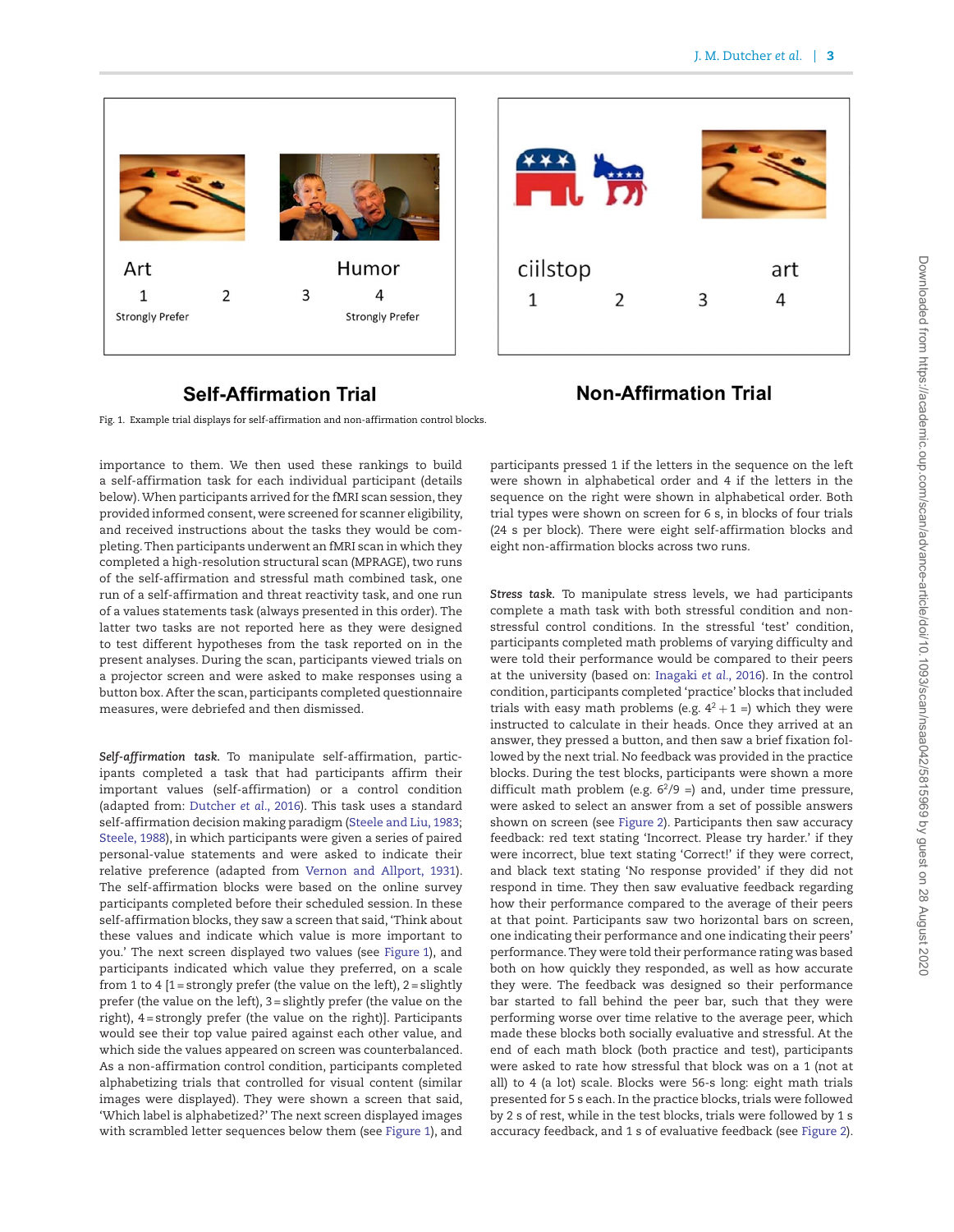

<span id="page-4-0"></span>Fig. 2. (A) The images shown during the math test blocks and (B) math practice blocks

Participants completed eight blocks of each condition across two runs.

*Run design.* In order to explore the effect of self-affirmation on stress responding, we crossed affirmation condition and stress level in a 2  $\times$  2 design. Hence, the tasks were interspersed such that either a self-affirmation or a non-affirmation block preceded each type of math block. To obtain four blocks of every combination of stress and values blocks, this task was conducted across two runs of the scanner. This 2 (self-affirmation)  $\times$  2 (stress) design resulted in four conditions of interest: selfaffirmation practice, non-affirmation practice, self-affirmation test and non-affirmation test. While the order of presentation of math blocks was always a practice block followed by a test block, the exact math problems and the presentation order of selfaffirmation and non-affirmation blocks was counterbalanced based on four pseudorandom scripted presentation orders.

*Image acquisition.* Data were acquired on a Siemens Verio 3- T MRI scanner with foam padding surrounding each participant's head to reduce head movement. For each participant, we acquired a structural T2-weighted echo-planar imaging volume (MPRAGE)—spin-echo, repetition time (TR) = 2300 ms, echo time (TE) 1.97 ms, matrix size = 256  $\times$  256, 1.0-mm isovoxel, field of view (FOV) = 256 mm, 176 slices, 1-mm thick, flip angle  $9°$ , bandwidth = 240 Hz/Px (coplanar with the functional scans). Both runs of the values and math stress task lasted 706 s (11 min, 46 s)—gradient-echo, TR = 2000 ms, TE = 25 ms, multiband factor 3, matrix size 70  $\times$  70, 3.0-mm isovoxel, FOV = 210 mm, 51 axial slices, 3-mm thick, f lip angle 79◦, bandwidth = 1930 Hz/Px, collected at a 38◦ slice angle.

*Data analysis.* Imaging data were analyzed using Statistical Parametric Mapping (SPM) software (SPM8; Wellcome Department of Cognitive Neurology, Institute of Neurology, London, England). Prior to preprocessing, images were manually reoriented to maximize preprocessing alignment quality. For preprocessing, functional and anatomical images were realigned, co-registered to the structural scan and normalized using the DARTEL procedure in SPM8. For the self-affirmation task, the 24-s values blocks were modeled as the self-affirmation condition and the 24-s alphabetize blocks were modeled as the non-affirmation condition. For the stress task, the practice math trials that came after a self-affirmation block were modeled as the self-affirmation practice condition, and the practice math trials that came after a non-affirmation block were modeled as the non-affirmation practice condition. Similarly, the test math trials that came after a self-affirmation block were modeled as the self-affirmation test condition, and the test math trials that came after a non-affirmation block were modeled as the non-affirmation test condition. The self-reported stress rating block was modeled separately from the math blocks. Implicit baseline consisted of the rest periods (viewing a fixation cross). Conditions were replicated across both runs of the task. Activation during each block was convolved with a canonical hemodynamic response function. Six motion parameters were included as nuisance predictors plus a predictor for each timepoint that the global signal change (GSC) exceeded 2.5 s.d. of the mean GSC or where estimated motion exceeds 1.5mm of translation or 1.5◦ of rotation. We used a 128 Hz high-pass filter, and modeled serial autocorrelation as an AR (1) process.

We computed linear contrasts for each participant comparing BOLD signal for one main contrast of interest from the selfaffirmation task: self-affirmation *vs* non-affirmation control. Moreover, we computed linear contrasts for each participant comparing BOLD signal for two main contrasts of interest from the stress task: non-affirmation test *vs* non-affirmation practice, and self-affirmation test *vs* non-affirmation test. These individual contrast images were then used in group-level analyses. We conducted whole brain analyses to gain a comprehensive picture of neural activity during these tasks. Due to this being the first study exploring the neural stress buffering effects of self-affirmation, whole brain analyses were calculated at an a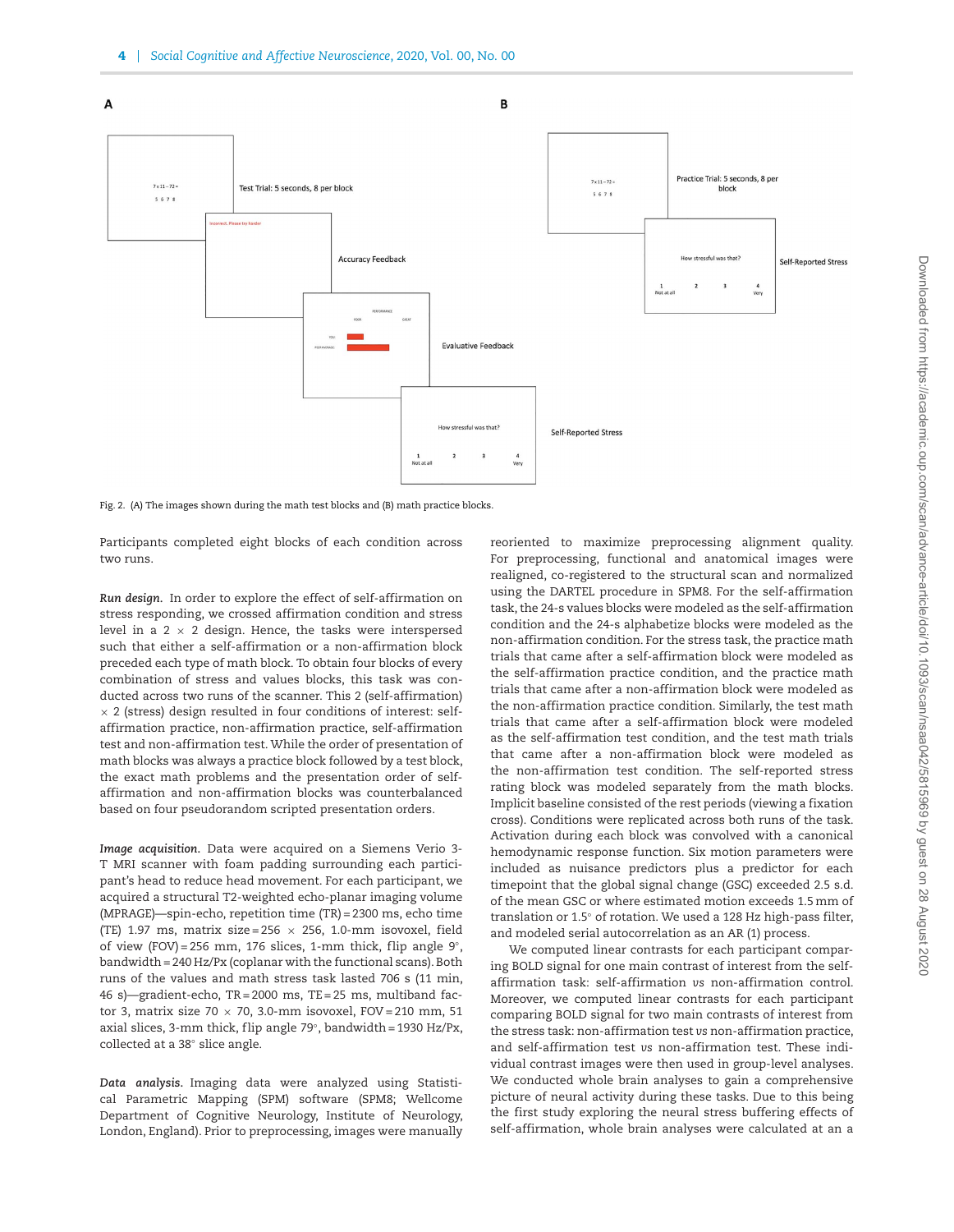priori voxel extent threshold of 20 voxels, *P <* 0.001 to balance Type I and Type II errors [\(Lieberman and Cunningham, 2009\)](#page-11-12), and the tables note which clusters are significant at *P <* 0.05 FDR-corrected.

To examine differences in functional connectivity between self-affirmation and non-affirmation control, we also conducted two PPI analyses. PPI analyses measure the functional connectivity between the time series of a chosen seed and the time series of the remaining voxels in the brain. Due to our a priori interest in the effect of prefrontal regions' influence on threat system activity, we seeded the first analysis with a VMPFC ROI. We built the ROI by taking the prefrontal cluster seen in the whole brain analysis of self-affirmation compared to the non-affirmation control and restricting it to the ventromedial portion (from −14 *< x <* 14, anterior to *y* = 34, and ventral to the corpus callosum, −20 *< z <* −4, see [Figure 4B\)](#page-7-0). We ran a second PPI analysis using a VS ROI. We built the ROI by taking the prefrontal cluster seen in the whole brain analysis of self-affirmation compared to the non-affirmation control and restricting it to the portion that overlapped with the VS (from −24 *< x <* 24, 4 *< y <* 18, and −12 *< z <* 0). Using the generalized psychophysiological interaction toolbox in SPM (McLaren *et al.*, [2012\), we first calculated PPI measures at the subject level for the](#page-11-13) self-affirmation compared to non-affirmation contrast. These first-level contrast estimates were then compared as a *t*-test at the group level of analysis to examine which regions in the brain demonstrated greater functional connectivity with VMPFC and VS during self-affirmation compared to non-affirmation control, using our a priori threshold.

## **Results**

#### **Preliminary analyses**

There were no significant differences in stress ratings or number correct for any of the conditions based on the order trials were presented (all *P's >* 0.13), so all analyses presented will be collapsed across counterbalanced order.

As a manipulation check, we ran a 2 (self-affirmation condition)  $\times$  2 (stress level) ANOVA to ensure the stress task manipulated stress, as well as that the self-affirmation task effectively buffered stress responding. As predicted, there was a main effect of stress level such that participants rated the test math problems as more stressful (*M* = 2.597, s.d. = 0.468) than the practice math problems (*M* = 1.281, s.d. = 0.426), *F*(1,26) = 98.34, *P <* 0.001. Additionally, there was a significant main effect of self-affirmation condition, such that participants rated math test blocks as less stressful following the self-affirmation blocks (*M* = 1.853, s.d. = 0.577), than following the non-affirmation blocks (*M* = 2.062, s.d. = 0.546), *F*(1,26) = 9.46, *P* = 0.005. There was also a significant interaction between self-affirmation and stress on stress ratings (see [Figure 3A\)](#page-6-0), *F*(1, 26) = 5.12, *P* = 0.032. Consistent with previous research [\(Creswell](#page-10-1) *et al.*, 2005; Sherman *et al.*, 2009), paired samples *t*[-tests revealed a significant effect such](#page-11-1) that individuals reported less stress to the math test blocks following self-affirmation (*M* = 2.426, s.d. = 0.897), compared to the math test blocks following non-affirmation (*M* = 2.769, s.d. = 0.778), *t*(26) = −3.225, *P* = 0.003. This effect was not observed for the practice math blocks following self-affirmation compared to non-affirmation, *t*(26) = −1.055, *P* = 0.301. Finally, we ran a paired samples *t*-test comparing the number of problems correct in each test condition, as only the test math problems required an answer response. Consistent with previous research [\(Creswell](#page-10-2) *et al.*, 2013), self-affirmation led to significantly more correct answers on the test math problems (*M* = 14.15, s.d. = 3.371) compared to non-affirmation (*M* = 12.33, s.d. = 3.679), *t*(26) = 3.399, *P* = 0.002 (see [Figure 3B\)](#page-6-0). These results suggest that the stress task manipulated stress and the self-affirmation task effectively buffered stress responding and enhanced performance.

#### **Neuroimaging analyses**

First, we examined the difference in neural activity for the self-affirmation condition compared to the non-affirmation control condition. Whole brain analyses focusing on clusters with greater activity during self-affirmation compared to nonaffirmation revealed a number of regions (see [Table 1](#page-6-1) for full list). Consistent with prior work [\(Dutcher](#page-10-11) *et al.*, 2016), self-affirmation led to more activity in a large cluster in medial and VMPFC that extended into the caudate head of the VS (see [Figure 4A\)](#page-7-0) [MNI coordinates: −9, 51, 39, *t* = 8.504, *k* (number of voxels) = 2105], as well as clusters in the posterior cingulate cortex (−6, −51, 30; *t* = 10.126, *k* = 980) and the angular gyrus (−42, −63, 27; *t* = 10.224,  $k = 627$ .

Next, we ran a whole brain analysis focusing on the stressful test trials that followed the non-affirmation condition compared to the non-stressful practice trials that followed the non-affirmation condition to explore the regions more active during the stressful condition compared to control. The nonaffirmation test condition led to greater activity (compared to non-affirmation practice) in a number of regions including left and right AI and dACC (cluster: −12, −87, −9; *t* = 15.303, *k* = 13 966) (for list, see [Table 2\)](#page-7-1).

To test our hypothesis that self-affirmation would lead to less threat-related neural activity compared to non-affirmation, we conducted a whole brain analysis on the stressful trials that followed the self-affirmation conditions compared to the stressful trials that followed the non-affirmation condition. This analysis produced one cluster of activity in the negative contrast, a cluster in left AI (−18, 33,−3,*t* = −4.617, *k* = 29) (see [Table 3\)](#page-7-2), such that the self-affirmation test condition led to less activation of the left AI compared to the non-affirmation test condition (see [Figure 5\)](#page-8-0). However, this cluster was not significant at the more stringent FDR corrected *P <* 0.05 value.

To examine whether there were differences in functional connectivity during self-affirmation compared to nonaffirmation control, we conducted a PPI analysis using a VMPFC seed (see [Figure 4B\)](#page-7-0). We then examined the whole brain to determine which regions showed greater functional connectivity with the VMPFC during self-affirmation compared to nonaffirmation. Relative to non-affirmation control, there was greater functional connectivity between the VMPFC and left AI (−36, 30, −6, *t* = 4.536, *k* = 44), right AI (27, 30, −6, *t* = 4.940, *k* = 23), left dorsolateral prefrontal cortex (−39, 18, 30, *t* = 6.756, *k* = 495) and supplementary motor area (−6, 15, 51, *t* = 6.627, *k* = 227) (for full list, see [Table 4\)](#page-8-1).

We also conducted a PPI analysis using a VS seed. We then examined the whole brain to determine which regions showed greater functional connectivity with the VS during self-affirmation compared to non-affirmation. There were no significant clusters in this analysis.

# **Discussion**

The present study explored the effect of self-affirmation on neural and behavioral stress responding. Compared to nonaffirmation control, self-affirmation led to lower self-reported feelings of stress and enhanced performance in response to the stressful math problems. These findings are consistent with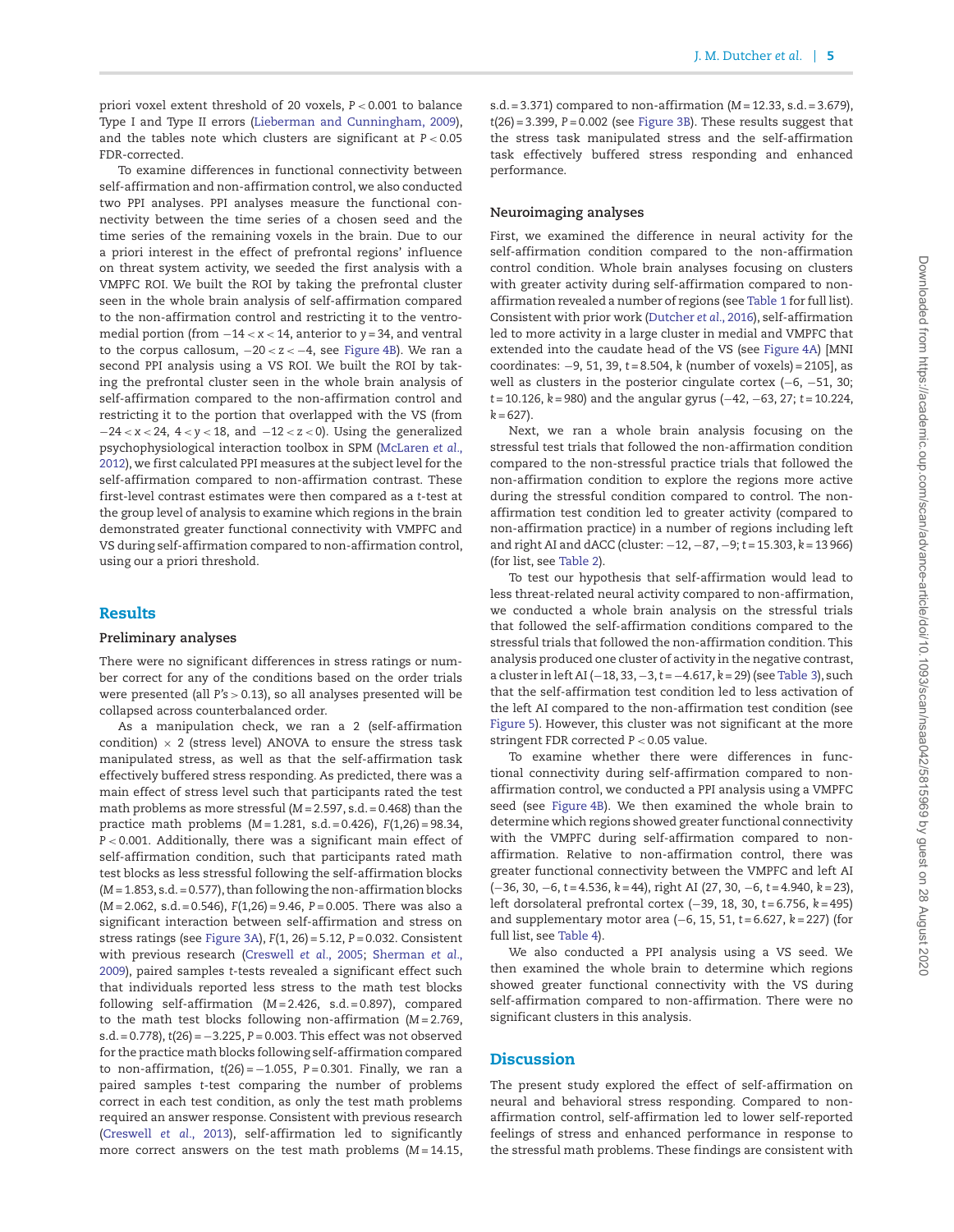<span id="page-6-1"></span>

|  |  |  |  | Table 1. Whole brain analysis of self-affirmation vs non-affirmation contrast ( $k > 20$ , $P < 0.001$ ) |  |  |  |
|--|--|--|--|----------------------------------------------------------------------------------------------------------|--|--|--|
|--|--|--|--|----------------------------------------------------------------------------------------------------------|--|--|--|

| Anatomical region                       | Brodmann's<br>area |       | Hemisphere          | MNI coordinates of peak voxel |       |          |      |  |  |
|-----------------------------------------|--------------------|-------|---------------------|-------------------------------|-------|----------|------|--|--|
|                                         |                    |       | $\boldsymbol{\chi}$ | y                             | z     | t(24)    | k    |  |  |
| Self-affirmation $>$ non-affirmation    |                    |       |                     |                               |       |          |      |  |  |
| Cerebellum <sup>a</sup>                 |                    | Right | 30                  | $-87$                         | $-36$ | 7.055    | 253  |  |  |
| Cerebellum <sup>a</sup>                 |                    | Left  | $-27$               | $-87$                         | $-39$ | 6.450    | 87   |  |  |
| Temporal pole <sup>a</sup>              |                    | Right | 54                  | 9                             | $-18$ | 6.922    | 456  |  |  |
| Temporal pole <sup>a</sup>              |                    | Left  | $-60$               | $\mathbf 0$                   | $-18$ | 9.179    | 925  |  |  |
| MPFC/VMPFC <sup>a</sup>                 | 9/10/11            | Left  | $-9$                | 51                            | 39    | 8.504    | 2105 |  |  |
| Hippocampus                             |                    | Right | 27                  | $-9$                          | $-18$ | 4.421    | 42   |  |  |
| Hippocampus                             |                    | Left  | $-27$               | $-30$                         | $-15$ | 4.618    | 63   |  |  |
| Occipital lobe <sup>a</sup>             |                    | Left  | $-9$                | $-96$                         | 24    | 6.628    | 552  |  |  |
| Posterior cingulate cortex <sup>a</sup> |                    | Left  | $-6$                | $-51$                         | 30    | 10.126   | 980  |  |  |
| Temporoparietal junction <sup>a</sup>   |                    | Right | 54                  | $-60$                         | 24    | 7.665    | 546  |  |  |
| Angular gyrus <sup>a</sup>              | 39                 | Left  | $-42$               | $-63$                         | 27    | 10.224   | 627  |  |  |
| Non-affirmation $>$ self-affirmation    |                    |       |                     |                               |       |          |      |  |  |
| Cerebellum                              |                    | Left  | $-30$               | $-66$                         | $-48$ | $-5.008$ | 26   |  |  |
| Cerebellum                              |                    |       | $\mathbf 0$         | $-54$                         | $-30$ | $-5.111$ | 22   |  |  |
| Cerebellum                              |                    | Left  | $-6$                | $-75$                         | $-24$ | $-5.375$ | 27   |  |  |
| Inferior occipital <sup>a</sup>         |                    | Right | 27                  | $-90$                         | $-3$  | $-8.372$ | 361  |  |  |
| Inferior occipital <sup>a</sup>         |                    | Left  | $-27$               | $-93$                         | $-6$  | $-8.869$ | 1057 |  |  |
| Inferior frontal gyrus <sup>a</sup>     |                    | Right | 42                  | 9                             | 27    | $-6.542$ | 543  |  |  |
| Inferior frontal gyrus <sup>a</sup>     |                    | Left  | $-33$               | $-3$                          | 30    | $-6.818$ | 324  |  |  |
| Intraparietal sulcus <sup>a</sup>       |                    | Right | 27                  | $-51$                         | 42    | $-7.384$ | 479  |  |  |

aRegions significant with FDR *P <* 0.05 correction.



<span id="page-6-0"></span>Fig. 3. (A) Interaction between condition and math difficulty on self-reported stress ratings. (B) The effect of condition on the number of math problems correctly answered during test trials. Error bars depict standard errors of the means. ∗*P <* 0.05.

prior behavioral work demonstrating self-affirmation to be an effective stress-reduction technique [\(Creswell](#page-10-1) *et al.*, 2005, [2013;](#page-10-2) [Cohen](#page-10-4) *et al.*, 2009; [Sherman](#page-11-1) *et al.*, 2009, [2013;](#page-11-2) Brady *et al.*[, 2016;](#page-10-5) Goyer *et al.*[, 2017\)](#page-10-6) and show that this effect can also be observed in a within-subjects design. This has important implications for future laboratory-based studies, and, in particular, facilitates further examination of brain responses to self-affirmation and its subsequent effects.

The primary goal of this study was to characterize the neural mechanisms for self-affirmation's stress buffering effects. First, we replicated findings that self-affirmation (compared to control) elicited greater reward-related neural activity (VMPFC, in particular). We also showed that self-affirmation (*vs* control) led to less AI activity in response to stressful, evaluative math blocks*.* We posit that this finding is consistent with neuroscience and behavioral research finding that rewarding stimuli or activities can mitigate stress responding [\(Dutcher and Creswell, 2018b\)](#page-10-12). Critically, anatomical and structural investigations in the brain find pathways by which key hubs in the reward and threat systems in the brain are linked [\(Ulrich-Lai and Herman, 2009;](#page-11-14) [Cloutman](#page-10-17) *et al.*, 2012; [Dutcher and Creswell, 2018b\)](#page-10-12), supporting the plausibility of this mechanism. In addition, this finding suggests that self-affirmation may be changing the way the brain responds to exposure to threatening or stressful information, consistent with previous behavioral work demonstrating that self-affirmation leads to changes in attentional bias towards threatening information [\(Klein and Harris, 2009\)](#page-11-3) and ERP indicators of error responsiveness [\(Legault](#page-11-15) *et al.*, 2012).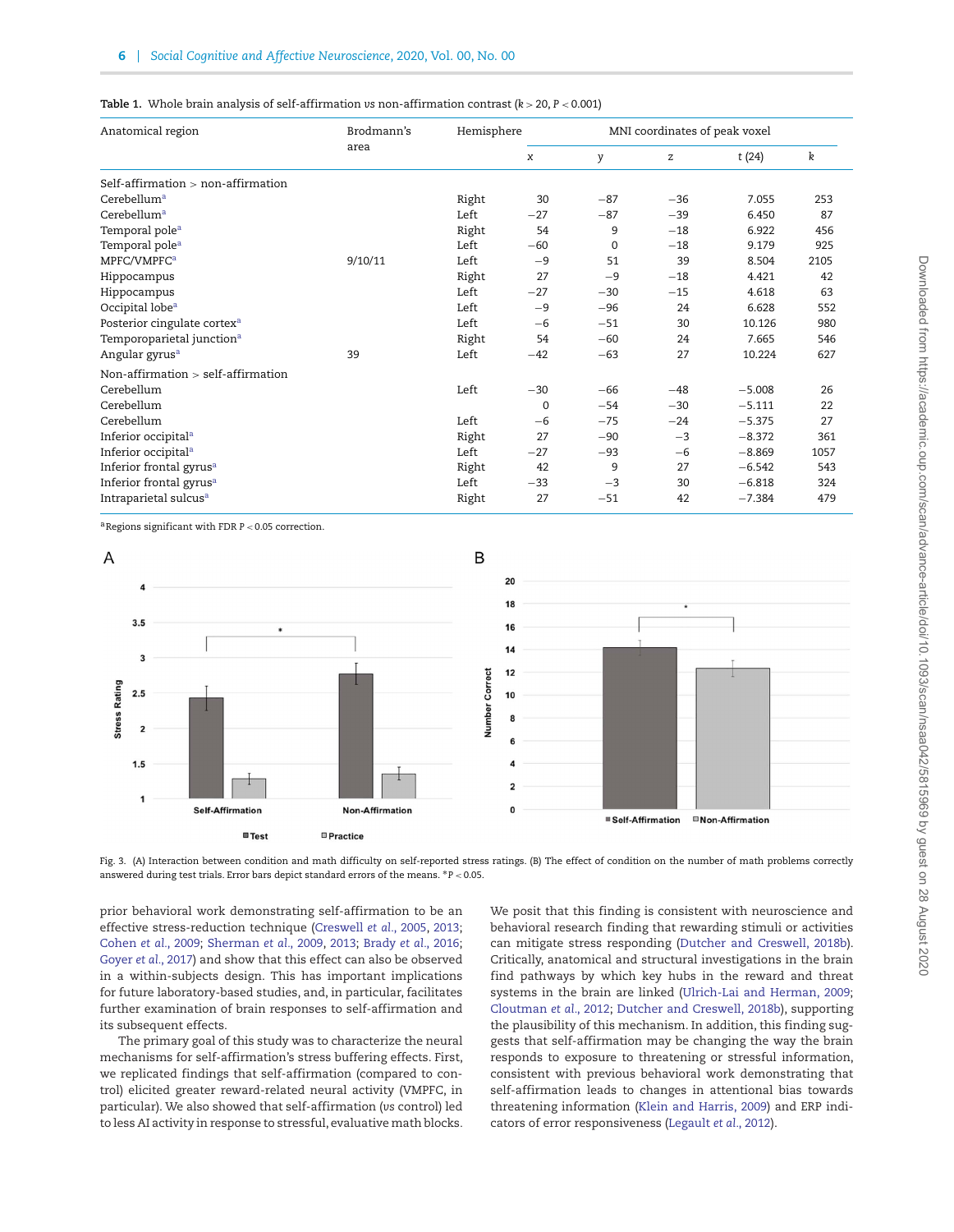| Anatomical region                                         | Brodmann's | Hemisphere | MNI coordinates of peak voxel |       |       |          |       |  |
|-----------------------------------------------------------|------------|------------|-------------------------------|-------|-------|----------|-------|--|
|                                                           | area       |            | x                             | y     | z     | t(24)    | k     |  |
| Non-affirmation test $>$ non-affirmation practice         |            |            |                               |       |       |          |       |  |
| Bilateral insula/dACC/precuneus/<br>thalamus <sup>a</sup> |            | Left       | $-12$                         | $-87$ | $-9$  | 15.303   | 13966 |  |
| Non-affirmation practice $>$ non-affirmation test         |            |            |                               |       |       |          |       |  |
| Temporal pole                                             |            | Left       | $-45$                         | 6     | $-30$ | $-4.175$ | 31    |  |
| VMPFC                                                     |            | Right      | 42                            | 39    | $-9$  | $-4.367$ | 32    |  |
| <b>DMPFC</b>                                              |            | Left       | $-18$                         | 39    | 45    | $-5.199$ | 244   |  |
| Dorsal posterior insula <sup>a</sup>                      |            | Right      | 39                            | $-12$ | 15    | $-6.740$ | 175   |  |
| Dorsal posterior insula                                   |            | Left       | $-39$                         | $-15$ | 21    | $-4.719$ | 25    |  |
| Angular gyrus <sup>a</sup>                                |            | Left       | $-45$                         | $-72$ | 42    | $-6.927$ | 295   |  |
| Posterior cingulate cortex                                |            | Right      | 51                            | $-57$ | 30    | $-4.938$ | 88    |  |
| <b>MPFC</b>                                               |            | Right      | 15                            | 57    | 24    | $-4.386$ | 20    |  |
| Posterior cingulate cortex                                |            | Left       | $-12$                         | $-45$ | 36    | $-4.169$ | 30    |  |
| Supplementary motor area                                  |            | Right      | 9                             | $-21$ | 54    | $-4.172$ | 62    |  |
| <b>DMPFC</b>                                              |            | Right      | 18                            | 30    | 54    | $-4.716$ | 65    |  |

<span id="page-7-1"></span>**Table 2.** Whole brain analysis of non-affirmation test *vs* non-affirmation practice contrast (*k >* 20, *P <* 0.001)

aRegions significant with FDR *P <* 0.05 correction.

<span id="page-7-2"></span>**Table 3.** Whole brain analysis of self-affirmation test *vs* non-affirmation test contrast (*k >* 20, *P <* 0.001)

| Anatomical region                                             | Brodmann's<br>area | Hemisphere |                     | MNI coordinates of peak voxel |      |          |    |  |  |
|---------------------------------------------------------------|--------------------|------------|---------------------|-------------------------------|------|----------|----|--|--|
|                                                               |                    |            | $\boldsymbol{\chi}$ | v                             | z    | t(24)    |    |  |  |
| Self-affirmation test $>$ non-affirmation test<br>No clusters |                    |            |                     |                               |      |          |    |  |  |
| Non-affirmation test > self-affirmation test<br>AI            |                    | Left       | $-18$               | 33                            | $-3$ | $-4.617$ | 29 |  |  |

No regions significant with FDR *P <* 0.05 correction.



<span id="page-7-0"></span>Fig. 4. (A) The prefrontal cluster from whole brain analysis of the self-affirmation *>* non-affirmation control contrast. (B) This cluster restricted to just the VMPFC. This seed was used in the PPI analysis.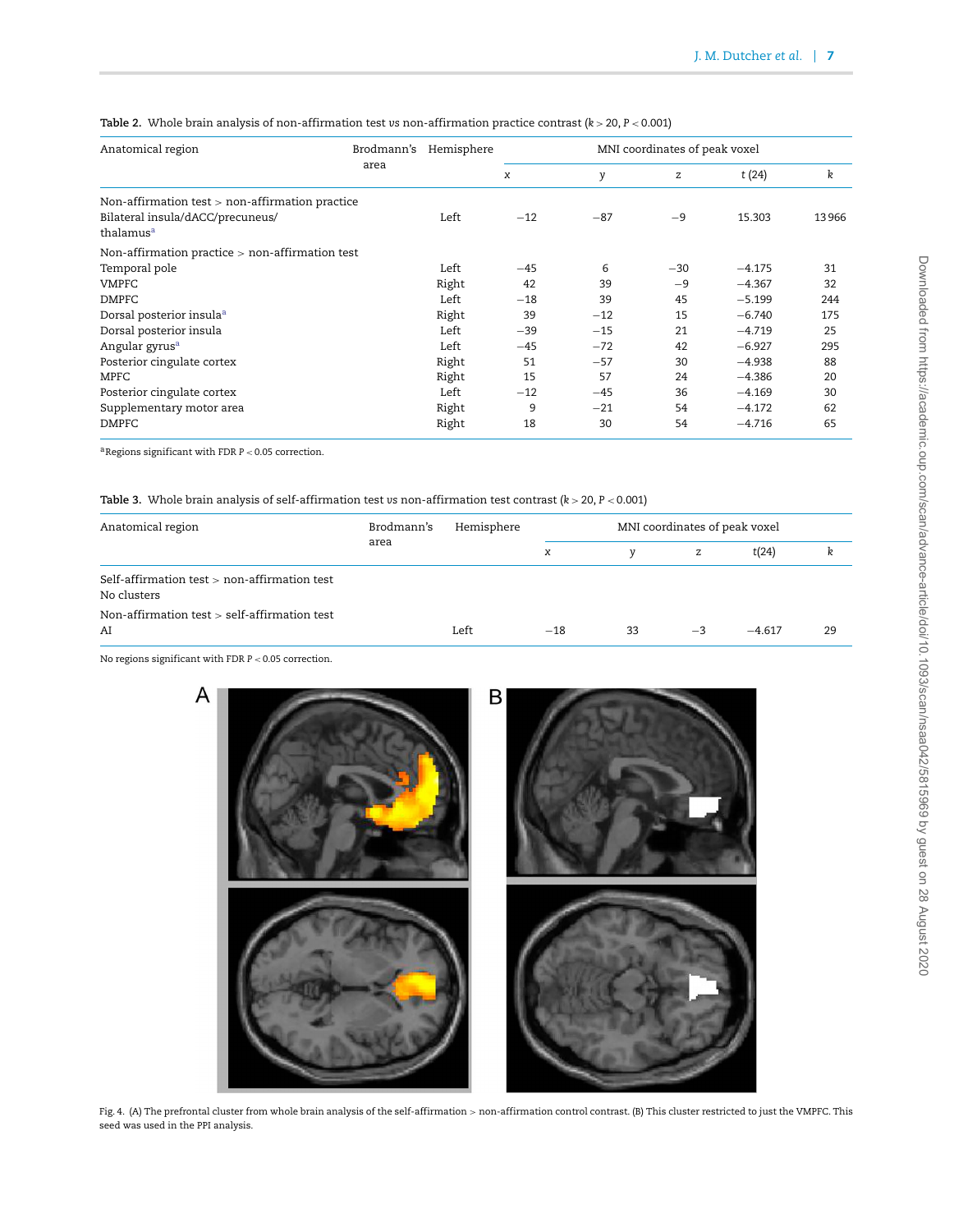| Anatomical region                      | Brodmann's | Hemisphere | MNI coordinates of peak voxel |       |       |          |     |  |
|----------------------------------------|------------|------------|-------------------------------|-------|-------|----------|-----|--|
|                                        | area       |            | x                             | y     | z     | t(24)    | k   |  |
| Self-affirmation $>$ non-affirmation   |            |            |                               |       |       |          |     |  |
| Cerebellum                             |            | Left       | $-9$                          | $-75$ | $-30$ | 5.420    | 172 |  |
| Occipital lobe <sup>a</sup>            |            | Right      | 30                            | $-93$ | $-6$  | 8.774    | 630 |  |
| Occipital lobe <sup>a</sup>            |            | Left       | $-30$                         | $-93$ | $-6$  | 9.516    | 678 |  |
| Midbrain                               |            | Left       | $-15$                         | $-18$ | $-9$  | 4.432    | 32  |  |
| AI                                     |            | Right      | 27                            | 30    | $-6$  | 4.940    | 23  |  |
| AI                                     |            | Left       | $-36$                         | 30    | $-6$  | 4.536    | 44  |  |
| Thalamus                               |            | Right      | 3                             | $-6$  | 3     | 5.123    | 49  |  |
| Thalamus                               |            | Right      | 15                            | $-21$ | 15    | 4.852    | 28  |  |
| <b>DLPFC<sup>a</sup></b>               |            | Left       | $-39$                         | 18    | 30    | 6.756    | 495 |  |
| Posterior parietal cortex <sup>a</sup> |            | Left       | $-27$                         | $-72$ | 42    | 8.761    | 311 |  |
| <b>DLPFC</b>                           |            | Right      | 48                            | 33    | 27    | 5.069    | 38  |  |
| Inferior frontal gyrus                 |            | Right      | 33                            | 15    | 27    | 4.249    | 39  |  |
| Posterior parietal cortex <sup>a</sup> |            | Right      | 30                            | $-66$ | 45    | 6.037    | 290 |  |
| Supplementary motor area <sup>a</sup>  |            | Left       | $-6$                          | 15    | 51    | 6.627    | 227 |  |
| Non-affirmation $>$ self-affirmation   |            |            |                               |       |       |          |     |  |
| Occipital lobe                         |            | Left       | $-6$                          | $-96$ | 21    | $-4.810$ | 20  |  |
| Posterior cingulate cortex             |            | Right      | 3                             | $-18$ | 39    | $-4.470$ | 39  |  |

<span id="page-8-1"></span>**Table 4.** PPI analysis comparing functional connectivity in the VMPFC between self-affirmation *vs* non-affirmation control (*k >* 20, *P <* 0.001)

aRegions significant with FDR *P <* 0.05 correction.



#### <span id="page-8-0"></span>Fig. 5. Parameter estimates from the left AI cluster found in whole brain analysis comparing self-affirmation test to non-affirmation test. ∗*P <* 0.001.

Moreover, we explored the functional connectivity of rewardrelated regions during self-affirmation compared to nonaffirmation control to test a pathway for stress buffering effects. Results found greater connectivity between the VMPFC and both left and right AI, suggesting that during self-affirmation, there is greater communication between these regions, mirroring structural AI connectivity [\(Saper, 1982;](#page-11-6) Chiba *et al.*[, 2001;](#page-10-16) [Cloutman](#page-10-17) *et al.*, 2012). There were no significant differences in functional connectivity for the VS during self-affirmation compared to non-affirmation control. While PPI analysis cannot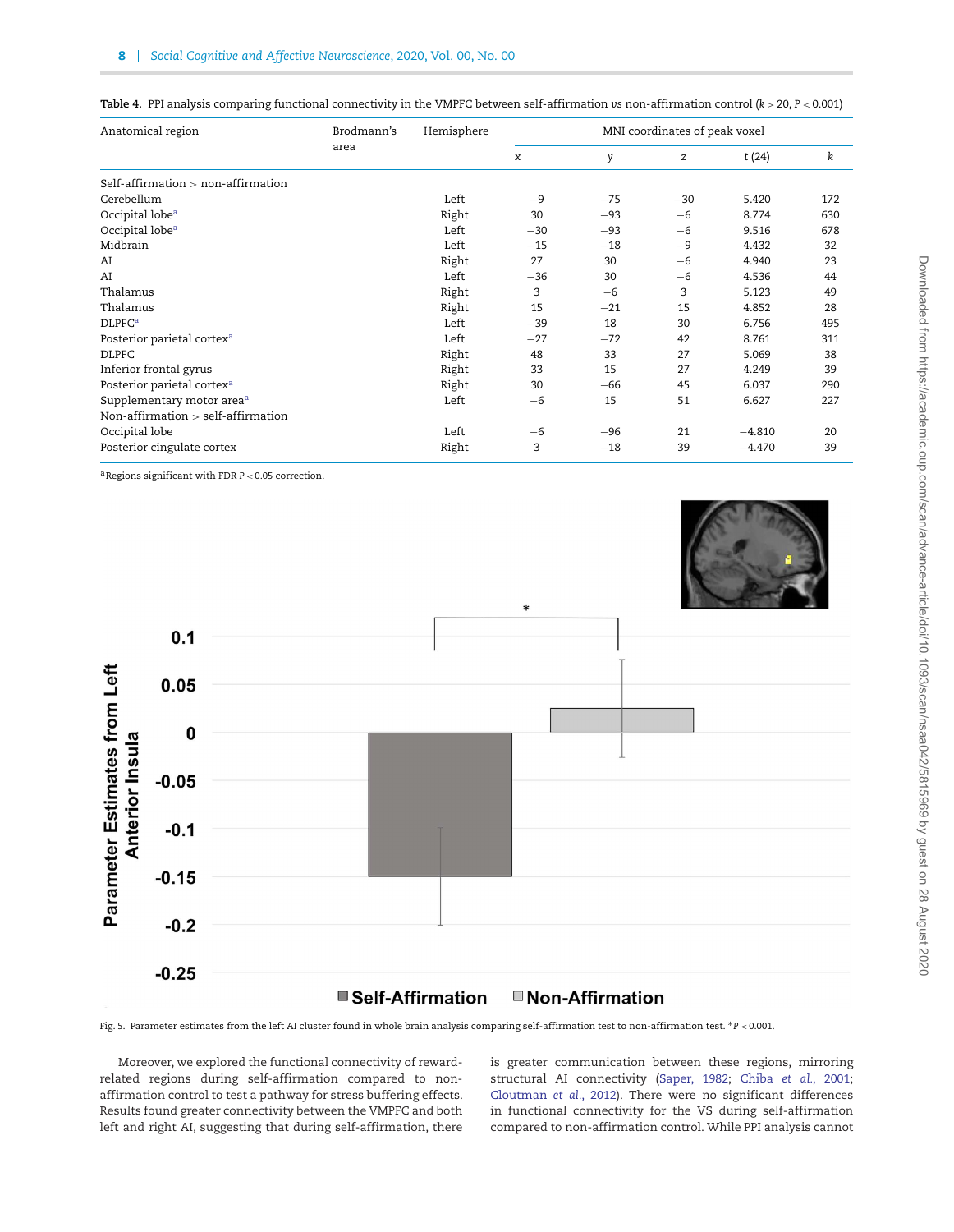characterize the nature or direction of communication, animal tracing studies have identified projections from VMPFC to insular cortex, supporting the plausibility of VMPFC inputs on insula activity. Furthermore, in one study, activity in the VMPFC was associated with less AI activity to a subsequent threat [\(Eisenberger](#page-10-18) *et al.*, 2011). In the present study, increased connectivity occurred during the self-affirmation task, and the subsequent response to stress was characterized by a relative decrease in left AI activity following self-affirmation. However, little work has explored functional connectivity between reward and threat system regions and whether greater connectivity indicates an enhanced ability to down-regulate neural stress responses. Future work can examine whether this increased functional connectivity leads to an inhibitory influence on subsequent AI responses to threat and if it is related to changes in physiological responses to stress.

While prior research has found that self-affirmation can buffer the physiological stress response [\(Creswell](#page-10-1) *et al.*, 2005; [Sherman](#page-11-1) *et al.*, 2009; [Spicer](#page-11-0) *et al.*, 2016), this is the first study to examine its effects on neural responses during stress exposure. Activity in the AI has been linked to inflammatory and physiological responses to stress [\(Gianaros](#page-10-22) *et al.*, 2005; [Slavich](#page-11-16) *et al.*, 2010; [Muscatell and Eisenberger, 2012;](#page-11-5) Gianaros and [Wager, 2015\), suggesting these effects present a possible neural](#page-10-14) mechanism by which self-affirmation affects the physiological responses to stress. Future research can continue to explore this possibility by conducting studies that integrate fMRI with stress physiology measures to determine if reductions in AI activity to stress after a self-affirmation intervention are related to alterations in stress physiology (e.g. blood pressure, heart rate or cortisol).

We used a socially evaluative stress task to be consistent with the extant literature on self-affirmation effects on laboratory stress responding [\(Creswell](#page-10-1) *et al.*, 2005, [2013;](#page-10-2) Sherman *et al.*[, 2009\). Studies outside the laboratory often examine self](#page-11-1)affirmation's effects on stressors that have social implications. It is possible, then, that self-affirmation's stress buffering effects are limited to social stressors. However, self-affirmation has been shown to mitigate the effect of ego depletion on later pain tolerance [\(Schmeichel and Vohs, 2009\)](#page-11-17) and self-enhancement has been shown to lead to longer persistence in the ice bath during a cold-pressor task [\(O'Mara and Gaertner, 2017\)](#page-11-18), suggesting that self-affirmation's stress buffering effects are not limited to social stressors. This work has not tested whether selfaffirmation has differential effects on different types of stressors, thus future work should explore self-affirmation's stress buffering effects in the context of a variety of different stressors.

We hypothesized that self-affirmation would lead to less AI and dACC activity during stress compared to non-affirmation control. It was therefore surprising that results only support reduced AI activity during stress following self-affirmation, not dACC activity. While we are cautious not to over-interpret a null finding, the roles that dACC and AI play in threat detection [and processing are known to differ \(Muscatell and Eisenberger,](#page-11-5) 2012). The dACC is believed to signal distress [\(Spunt](#page-11-19) *et al.*, 2012), whereas the AI is believed to be critically involved in awareness of physiology and bodily states [\(Craig and Craig, 2009\)](#page-10-23). It is possible that self-affirmation's effects are stronger on AI responses to stress than dACC responses to stress, if self-affirmation has stronger effects on physiological stress responses than distress responses. While there was a decrease in selfreported stress to the stressful math problems that followed self-affirmation compared to non-affirmation control, these self-report findings did not correlate with VMPFC responses to self-affirmation or AI responses during the stressful math trials, and not significantly to VMPFC-left AI connectivity (see Supplementary data for details on these analyses). Thus, selfaffirmation might affect other processes in the brain that contribute to distress or stress appraisals that were not captured here, such as affecting the individual's perception of the resources they have to manage a stressor. This could influence retrospective self-reported stress at the end of the block while not necessarily influencing immediate dACC responses to the stress exposure. It will be important for future research to clarify if this dACC null effect is reliable and its interpretation.

There is significant scientific interest in empirically supported stress-reduction interventions. Yet there is still work to be done articulating the neural mechanisms for stress reduction effects and their health consequences (for a review: Dutcher and [Creswell, 2018a\). Indeed, few studies have explored the effects](#page-10-24) of any behavioral intervention on neural responses to stressful experience. One pilot study found that mindfulness training led to less stress reactivity in the amygdala and anterior/middle insula compared to control (Kober *et al.*[, 2017\)](#page-11-20). Because this is the first study to explore the effect of self-affirmation on neural responses to stress, it also offers potential insight on the effect of stress reduction interventions more generally on neural responses to stress. It is possible that increased rewardrelated activity and subsequent decreased threat-related activity is a neural mechanism for other stress reduction interventions as well.

The dearth of findings in this area highlights the need for more health neuroscience research on stress-reduction pathways. There are a few limitations to the present work. First, the study design necessitated an acute laboratory stressor and a within-subjects design, which limits the generalizability to chronic stress conditions. However, this study serves as a 'proof of concept' for future studies aiming to explore the effect of self-affirmation on chronic stress and the consequences therein. Additionally, participants were between the ages of 18– 23, and much of the work on self-affirmation's stress buffering effects has been in young adults and adolescents. However, studies of the neural correlates of self-affirmation have been conducted across a range of ages, suggesting that the initial reward-related activity associated with self-affirmation is not limited to this age group [\(Cascio](#page-10-10) *et al.*, 2016; Dutcher *et al.*, 2016; Kang *et al.*[, 2018\)](#page-11-4)*.* [Some results were not significant at](#page-10-11) more stringent FDR-corrected thresholds, including the reduced left AI activity during self-affirmation test compared to nonaffirmation test. These effects may or may not be stronger in a larger sample. Thus, the age group and the smaller sample size in this study suggest that it will be important to replicate these findings in a larger study, with broader range of participant demographics. Finally, in order to ensure the believability of the performance feedback, participants were given showing they were underperforming compared to their peers, we recruited humanities, social sciences and art students. While this may have weakened the self-relevance of the task, participants still found the task stressful, providing the opportunity to test self-affirmation's stress buffering effects.

The present results found that, consistent with previous work, self-affirmation led to lower self-reported stress and enhanced performance to a socially evaluative experience compared to a non-affirmation control. Importantly, selfaffirmation also led to less AI activity to the stressful task compared to control, suggesting that self-affirmation can reduce both affective and neural responses to stress exposure, and mitigate some of the performance consequences of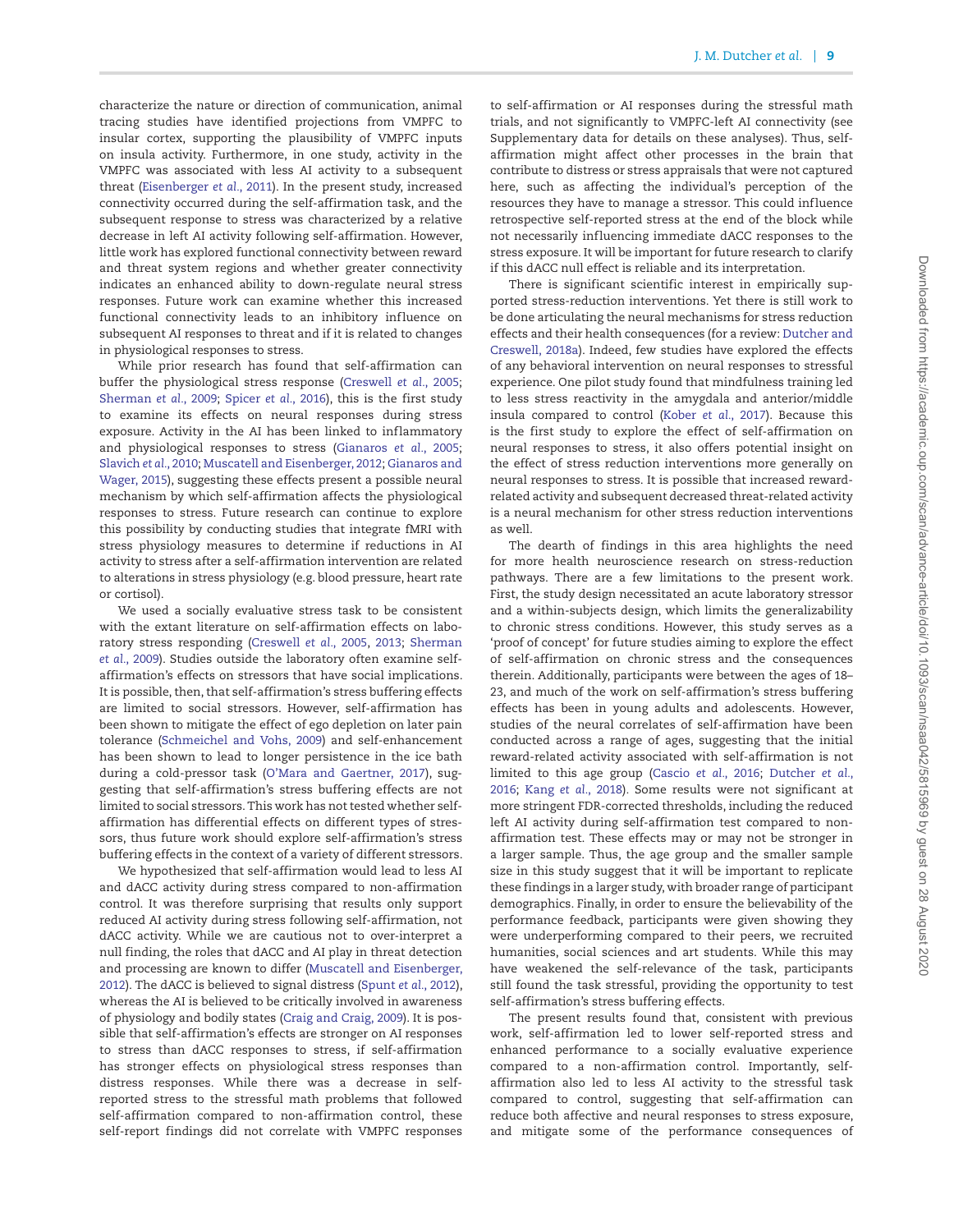stress. Furthermore, the AI is a key region for facilitating the physiological stress response [\(Gianaros and Wager, 2015\)](#page-10-14), perhaps serving as a mechanism for self-affirmation's effects on stress physiology [\(Creswell](#page-10-1) *et al.*, 2005; [Sherman](#page-11-1) *et al.*, 2009; [Spicer](#page-11-0) *et al.*, 2016). While this and previous work have primarily been conducted in laboratory studies, they underscore the effects a self-affirmation intervention could have on stressrelated health outcomes. Considering the rising rates of chronic stress [\(American Psychological Association, 2018\)](#page-10-25), the negative effects stress has on health [\(Cohen](#page-10-26) *et al.*, 2007), and the costeffective and easy to implement nature of a self-affirmation intervention, the present findings suggest self-affirmation interventions for stress and stress-related health are worth exploring.

# **Supplementary data**

[Supplementary data](https://academic.oup.com/scan/article-lookup/doi/10.1093/scan/nsaa042#supplementary-data) are available at *SCAN* online.

# **Acknowledgements**

This work was conducted with the Health and Human Performance Laboratory at Carnegie Mellon University.

# **Conf lict of interest**

The authors have no conflicts of interest to report with this work.

# **References**

- <span id="page-10-25"></span>American Psychological Association (2018). *Stress in America: generation Z. Stress in America Survey*, p. 11.
- <span id="page-10-5"></span>Brady, S.T., Reeves, S.L., Garcia, J., *et al.* (2016). The psychology of the affirmed learner: spontaneous self-affirmation in the face of stress. *Journal of Educational Psychology*, **108**(3), 353.
- <span id="page-10-10"></span>Cascio, C.N., O'Donnell, M.B., Tinney, F.J., *et al.* (2016). Selfaffirmation activates brain systems associated with selfrelated processing and reward and is reinforced by future orientation. *Social Cognitive and Affective Neuroscience*, **11**(4), 621–9. doi: [10.1093/scan/nsv136.](https://doi.org/10.1093/scan/nsv136)
- <span id="page-10-16"></span>Chiba, T., Kayahara, T., Nakano, K. (2001). Efferent projections of infralimbic and prelimbic areas of the medial prefrontal cortex in the Japanese monkey, *Macaca fuscata*. *Brain Research*, **888**(1), 83–101.
- <span id="page-10-17"></span>Cloutman, L.L., Binney, R.J., Drakesmith, M., Parker, G.J., Ralph, M.A.L. (2012). The variation of function across the human insula mirrors its patterns of structural connectivity: evidence from in vivo probabilistic tractography. *NeuroImage*, **59**(4), 3514–21.
- <span id="page-10-0"></span>Cohen, G.L., Sherman, D.K. (2014). The psychology of change: self-affirmation and social psychological intervention. *Annual Review of Psychology*, **65**, 333–71.
- <span id="page-10-3"></span>Cohen, G.L., Garcia, J., Apfel, N., Master, A. (2006). Reducing the racial achievement gap: a social-psychological intervention. *Science*, **313**(5791), 1307–10.
- <span id="page-10-26"></span>Cohen, S., Janicki-Deverts, D., Miller, G.E. (2007). Psychological stress and disease. *JAMA*, **298**(14), 1685–7.
- <span id="page-10-4"></span>Cohen, G.L., Garcia, J., Purdie-Vaughns, V., Apfel, N., Brzustoski, P. (2009). Recursive processes in self-affirmation: intervening to close the minority achievement gap. *Science*, **324**(5925), 400–3.
- <span id="page-10-15"></span>Cohen, S., Gianaros, P.J., Manuck, S.B. (2016). A stage model of stress and disease. *Perspectives on Psychological Science*, **11**(4), 456–63.
- <span id="page-10-23"></span>Craig, A.D., Craig, A.D. (2009). How do you feel–now? The anterior insula and human awareness. *Nature Reviews Neuroscience*, **10**(1), 59–70.
- <span id="page-10-1"></span>Creswell, J.D., Welch, W.T., Taylor, S.E., Sherman, D.K., Gruenewald, T.L., Mann, T. (2005). Affirmation of personal values buffers neuroendocrine and psychological stress responses. *Psychological Science*, **16**(11), 846–51.
- <span id="page-10-2"></span>Creswell, J.D., Dutcher, J.M., Klein, W.M.P., Harris, P.R., Levine, J.M. (2013). Self-affirmation improves problem-solving under stress. *PLoS One*, **8**(5), e62593. doi: [10.1371/journal.pone.](https://doi.org/10.1371/journal.pone.&break;0062593) 0062593.
- <span id="page-10-9"></span>Crocker, J., Niiya, Y., Mischkowski, D. (2008). Why does writing about important values reduce defensiveness? *Psychological Science*, **19**(7), 740–7.
- <span id="page-10-19"></span>Dedovic, K., Renwick, R., Mahani, N.K., Engert, V., Lupien, S.J., Pruessner, J.C. (2005). The Montreal imaging stress task: using functional imaging to investigate the effects of perceiving and processing psychosocial stress in the human brain. *Journal of Psychiatry and Neuroscience*, **30**(5), 319.
- <span id="page-10-21"></span>Dedovic, K., Duchesne, A., Andrews, J., Engert, V., Pruessner, J.C. (2009). The brain and the stress axis: the neural correlates of cortisol regulation in response to stress. *NeuroImage*, **47**(3), 864–71.
- <span id="page-10-24"></span>Dutcher, J.M., Creswell, J.D. (2018a). Behavioral interventions in health neuroscience. *Annals of the New York Academy of Sciences*, **1428**(1), 51–70.
- <span id="page-10-12"></span>Dutcher, J.M., Creswell, J.D. (2018b). The role of brain reward pathways in stress resilience and health. *Neuroscience & Biobehavioral Reviews*, **95**, 559–67.
- <span id="page-10-11"></span>Dutcher, J.M., Creswell, J.D., Pacilio, L.E., *et al.* (2016). Selfaffirmation activates the ventral striatum: a possible rewardrelated mechanism for self-affirmation. *Psychological Science*, **27**(4), 455–66. doi: [10.1177/0956797615625989.](https://doi.org/10.1177/0956797615625989)
- <span id="page-10-13"></span>Eisenberger, N.I., Cole, S.W. (2012). Social neuroscience and health: neurophysiological mechanisms linking social ties with physical health. *Nature Neuroscience*, **15**(5), 669–74. doi: [10.1038/nn.3086.](https://doi.org/10.1038/nn.3086)
- <span id="page-10-18"></span>Eisenberger, N.I., Master, S.L., Inagaki, T.K., Taylor, S.E., Shirinyan, D., Lieberman, M.D. (2011). Attachment figures activate a safety signal-related neural region and reduce pain experience. *Proceedings of the National Academy of Sciences*, **108**(28), 11721–6. doi: [10.1073/pnas.1108239108.](https://doi.org/10.1073/pnas.1108239108)
- <span id="page-10-7"></span>Epton, T., Harris, P.R., Kane, R., van Koningsbruggen, G.M., Sheeran, P. (2015). The impact of self-affirmation on healthbehavior change: a meta-analysis. *Health Psychology*, **34**(3), 187–96. doi: [10.1037/hea0000116.](https://doi.org/10.1037/hea0000116)
- <span id="page-10-8"></span>Ferrer, R.A., Cohen, G.L. (2019). Reconceptualizing selfaffirmation with the trigger and channel framework: lessons from the health domain. *Personality and Social Psychology Review*, **23**(3), 285–304.
- <span id="page-10-14"></span>Gianaros, P.J., Wager, T.D. (2015). Brain-body pathways linking psychological stress and physical health. *Current Directions in Psychological Science*, **24**(4), 313–21.
- <span id="page-10-22"></span>Gianaros, P.J., Derbtshire, S.W., May, J.C., Siegle, G.J., Gamalo, M.A., Jennings, J.R. (2005). Anterior cingulate activity correlates with blood pressure during stress. *Psychophysiology*, **42**(6), 627–35.
- <span id="page-10-6"></span>Goyer, J.P., Garcia, J., Purdie-Vaughns, V., *et al.* (2017). Selfaffirmation facilitates minority middle schoolers' progress along college trajectories. *Proceedings of the National Academy of Sciences USA*, **114**(29), 7594–9.
- <span id="page-10-20"></span>Inagaki, T.K., Bryne Haltom, K.E., Suzuki, S., *et al.* (2016). The neurobiology of giving versus receiving support: the role of stressrelated and social reward–related neural activity. *Psychosomatic Medicine*, **78**(4), 443–53. doi: [10.1097/PSY.0000000000000302.](https://doi.org/10.1097/PSY.0000000000000302)